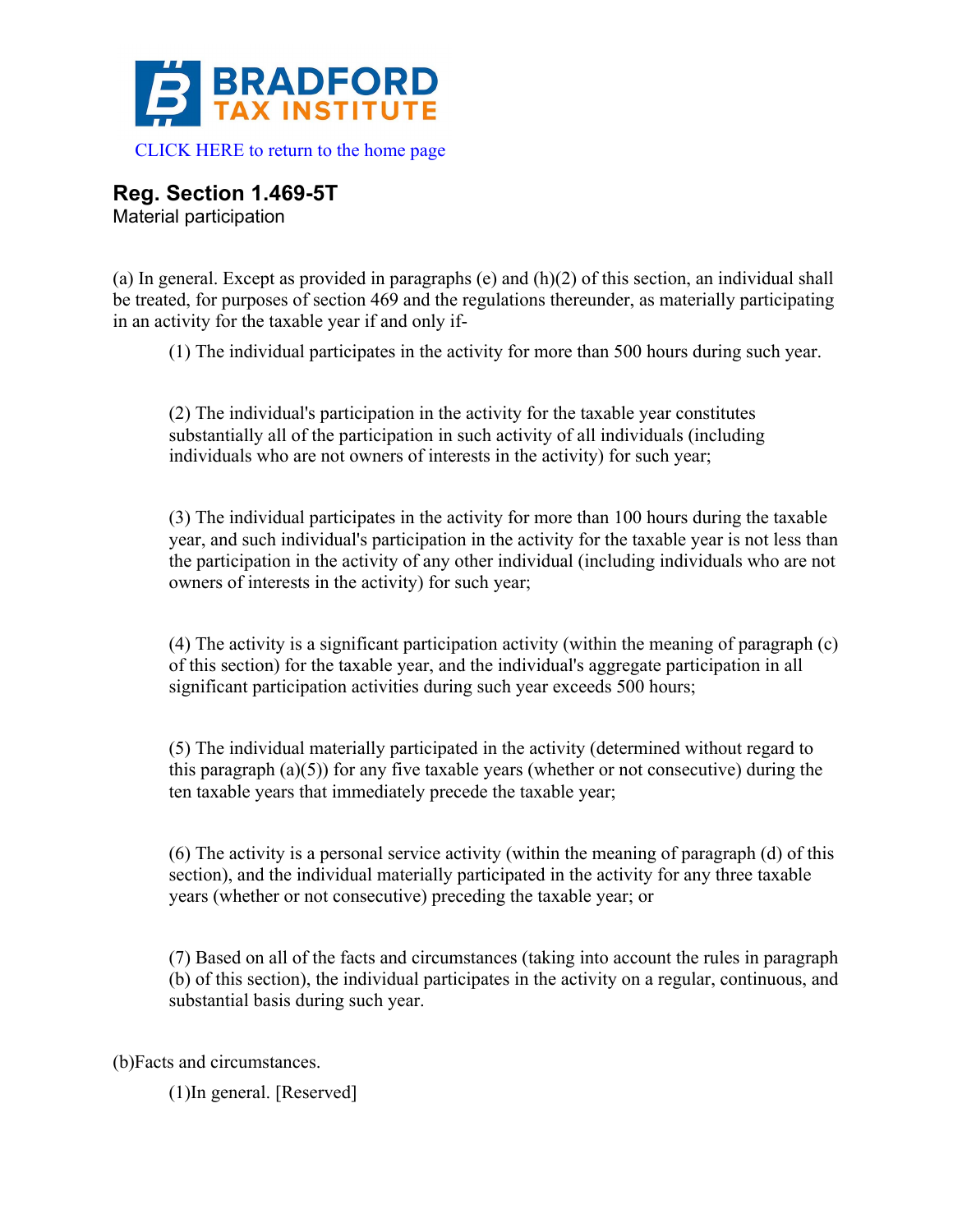(2)Certain participation insufficient to constitute material participation under this paragraph (b).

(i) Participation satisfying standards not contained in section 469. Except as provided in section 469(h)(3) and paragraph (h)(2) of this section (relating to certain retired individuals and surviving spouses in the case of farming activities), the fact that an individual satisfies the requirements of any participation standard (whether or not referred to as "material participation") under any provision (including sections 1402 and 2032A and the regulations thereunder) other than section 469 and the regulations thereunder shall not be taken into account in determining whether such individual materially participates in any activity for any taxable year for purposes of section 469 and the regulations thereunder.

(ii) Certain management activities. An individual's services performed in the management of an activity shall not be taken into account in determining whether such individual is treated as materially participating in such activity for the taxable year under paragraph (a)(7) of this section unless, for such taxable year-

(A) No person (other than such individual) who performs services in connection with the management of the activity receives compensation described in section 911(d)(2)(A) in consideration for such services; and

(B) No individual performs services in connection with the management of the activity that exceed (by hours) the amount of such services performed by such individual.

(iii) Participation less than 100 hours. If an individual participates in an activity for 100 hours or less during the taxable year, such individual shall not be treated as materially participating in such activity for the taxable year under paragraph (a)(7) of this section.

(c)Significant participation activity.

(1)In general. For purposes of paragraph (a)(4) of this section, an activity is a significant participation activity of an individual if and only if such activity-

(i) Is a trade or business activity (within the meaning of  $\S1.469-1T(e)(2)$ ) in which the individual significantly participates for the taxable year; and

(ii) Would be an activity in which the individual does not materially participate for the taxable year if material participation for such year were determined without regard to paragraph (a)(4) of this section.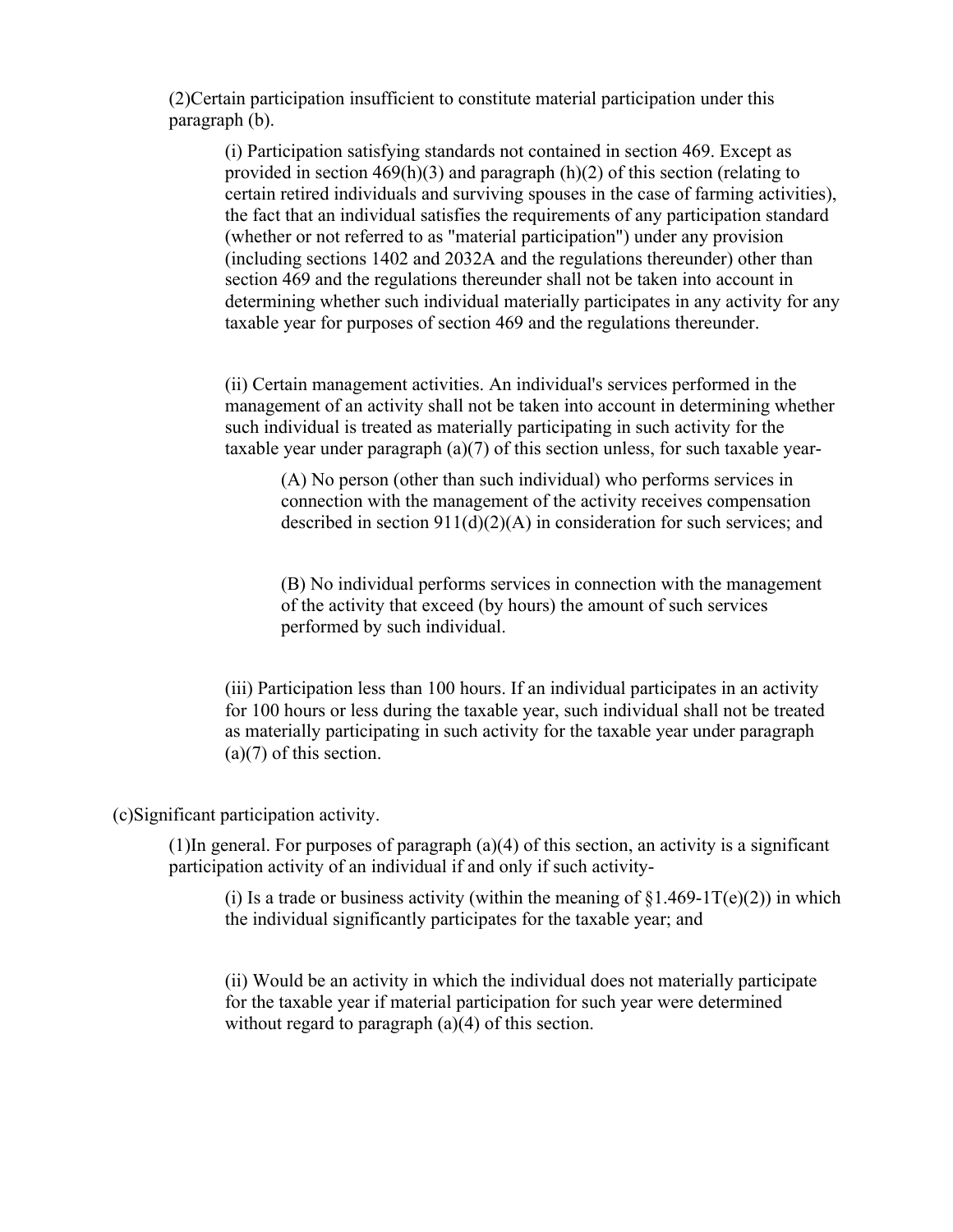(2)Significant participation. An individual is treated as significantly participating in an activity for a taxable year if and only if the individual participates in the activity for more than 100 hours during such year.

(d)Personal service activity. An activity constitutes a personal service activity for purposes of paragraph (a)(6) of this section if such activity involves the performance of personal services in-

(1) The fields of health, law, engineering, architecture, accounting, actuarial science, performing arts, or consulting; or

(2) Any other trade or business in which capital is not a material income-producing factor.

(e)Treatment of limited partners.

(1)General rule. Except as otherwise provided in this paragraph (e), an individual shall not be treated as materially participating in any activity of a limited partnership for purposes of applying section 469 and the regulations thereunder to-

(i) The individual's share of any income, gain, loss, deduction, or credit from such activity that is attributable to a limited partnership interest in the partnership; and

(ii) Any gain or loss from such activity recognized upon a sale or exchange of such an interest.

(2)Exceptions. Paragraph (e)(1) of this section shall not apply to an individual's share of income, gain, loss, deduction, and credit for a taxable year from any activity in which the individual would be treated as materially participating for the taxable year under paragraph (a)(1), (5), or (6) of this section if the individual were not a limited partner for such taxable year.

(3)Limited partnership interest.

(i) In general. Except as provided in paragraph  $(e)(3)(ii)$  of this section, for purposes of section 469(h)(2) and this paragraph (e), a partnership interest shall be treated as a limited partnership interest if-

(A) Such interest is designated a limited partnership interest in the limited partnership agreement or the certificate of limited partnership, without regard to whether the liability of the holder of such interest for obligations of the partnership is limited under the applicable State law; or

(B) The liability of the holder of such interest for obligations of the partnership is limited, under the law of the State in which the partnership is organized, to a determinable fixed amount (for example, the sum of the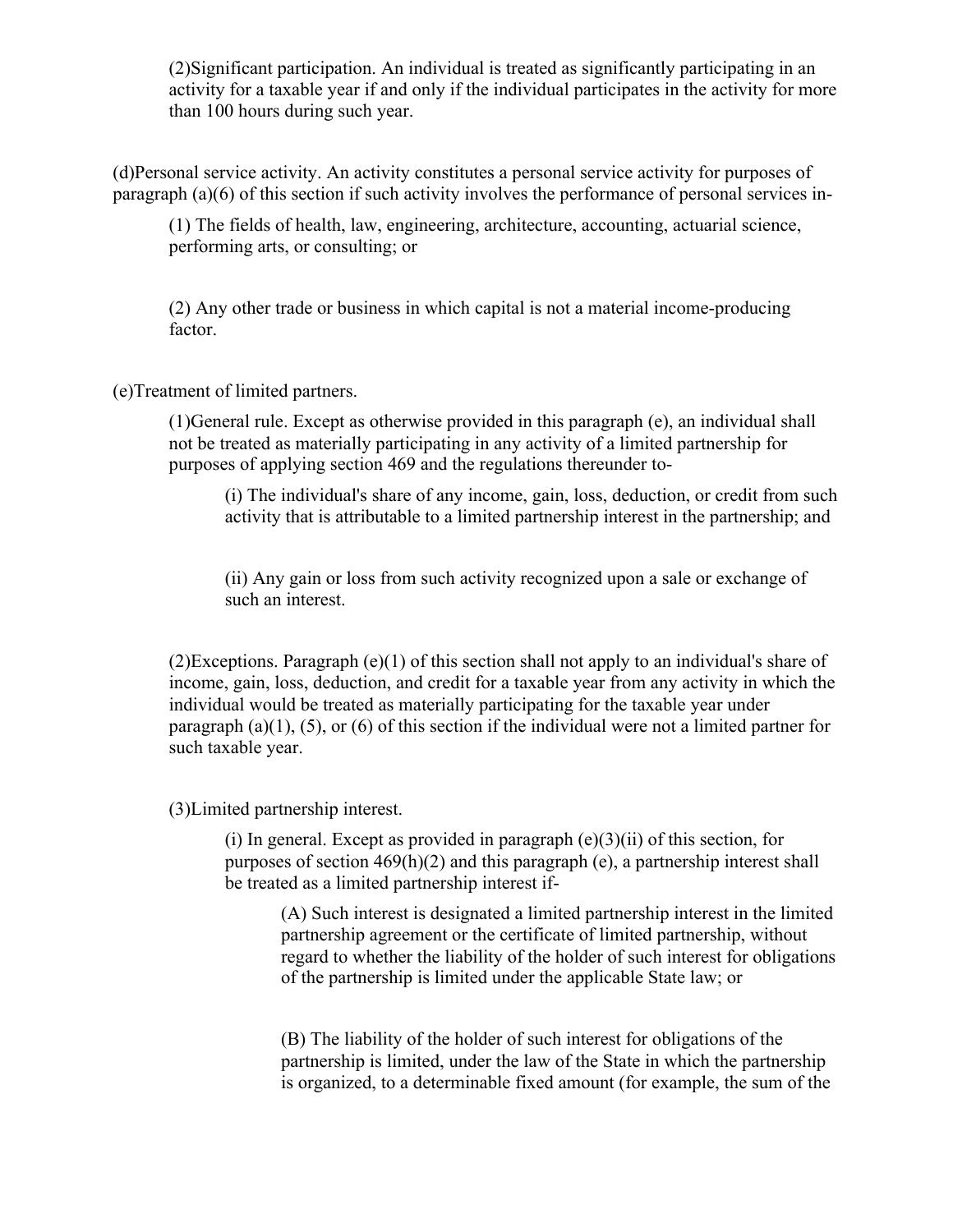holder's capital contributions to the partnership and contractual obligations to make additional capital contributions to the partnership).

(ii) Limited partner holding general partner interest. A partnership interest of an individual shall not be treated as a limited partnership interest for the individual's taxable year if the individual is a general partner in the partnership at all times during the partnership's taxable year ending with or within the individual's taxable year (or the portion of the partnership's taxable year during which the individual (directly or indirectly) owns such limited partnership interest).

(f)Participation.

(1)[Reserved] See  $\S1.469-5(f)(1)$  for rules relating to this paragraph.

(2)Exceptions.

(i) Certain work not customarily done by owners. Work done in connection with an activity shall not be treated as participation in the activity for purposes of this section if-

(A) Such work is not of a type that is customarily done by an owner of such an activity; and

(B) One of the principal purposes for the performance of such work is to avoid the disallowance, under section 469 and the regulations thereunder, of any loss or credit from such activity.

(ii) Participation as an investor.

(A) In general. Work done by an individual in the individual's capacity as an investor in an activity shall not be treated as participation in the activity for purposes of this section unless the individual is directly involved in the day-to-day management or operations of the activity.

(B) Work done in individual's capacity as an investor. For purposes of this paragraph  $(f)(2)(ii)$ , work done by an individual in the individual's capacity as an investor in an activity includes-

> (1) Studying and reviewing financial statements or reports on operations of the activity;

(2) Preparing or compiling summaries or analyses of the finances or operations of the activity for the individual's own use; and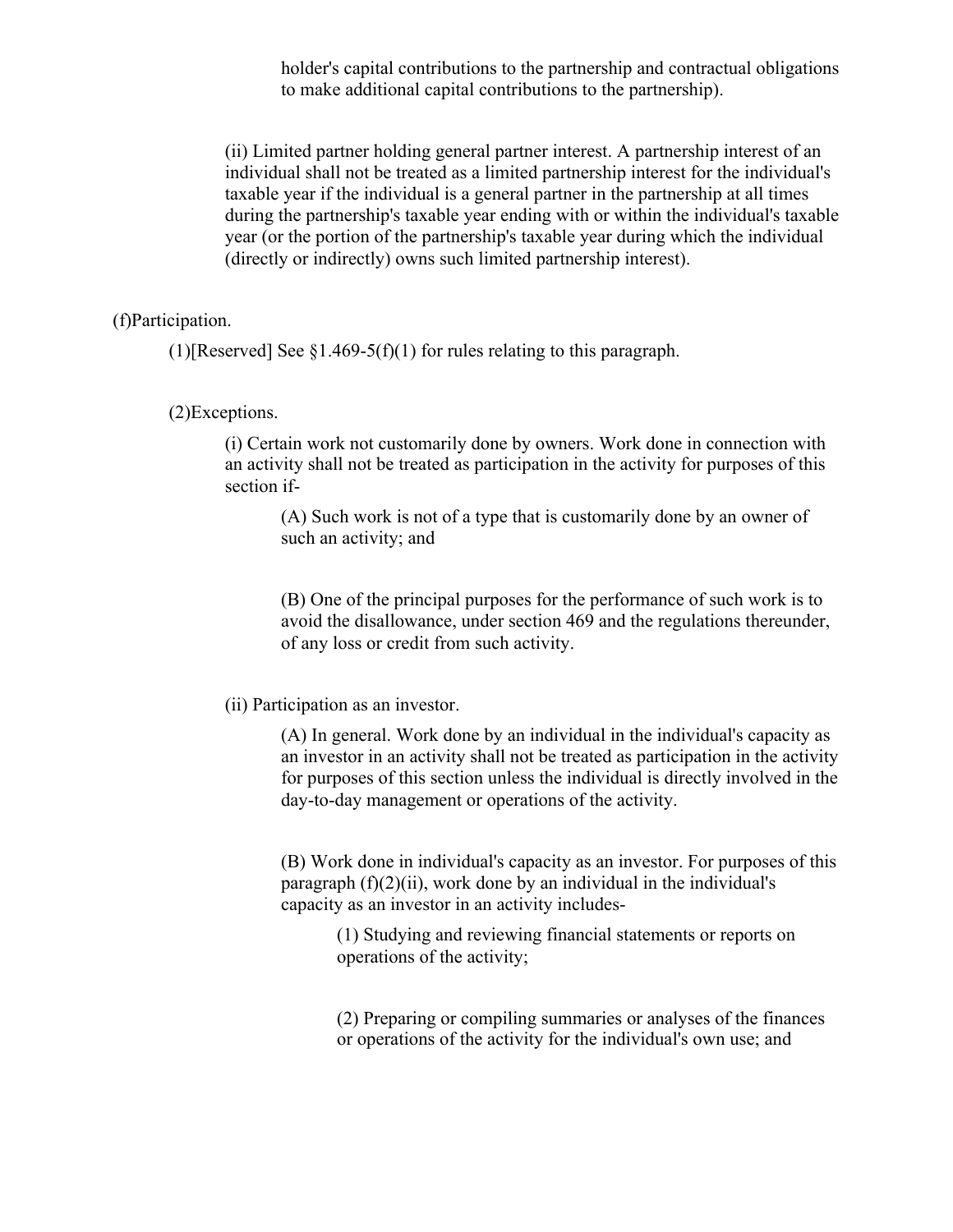(3) Monitoring the finances or operations of the activity in a nonmanagerial capacity.

(3)Participation of spouse. In the case of any person who is a married individual (within the meaning of section 7703) for the taxable year, any participation by such person's spouse in the activity during the taxable year (without regard to whether the spouse owns an interest in the activity and without regard to whether the spouses file a joint return for the taxable year) shall be treated, for purposes of applying section 469 and the regulations thereunder to such person, as participation by such person in the activity during the taxable year.

(4)Methods of proof. The extent of an individual's participation in an activity may be established by any reasonable means. Contemporaneous daily time reports, logs, or similar documents are not required if the extent of such participation may be established by other reasonable means. Reasonable means for purposes of this paragraph may include but are not limited to the identification of services performed over a period of time and the approximate number of hours spent performing such services during such period, based on appointment books, calendars, or narrative summaries.

(g)Material participation of trusts and estates. [Reserved]

(h)Miscellaneous rules.

(1)Participation of corporations. For rules relating to the participation in an activity of a personal service corporation (within the meaning of  $\S1.469-1T(g)(2)(i)$ ) or a closely held corporation (within the meaning of  $\S1.469-1T(g)(2)(ii)$ ), see  $\S1.469-1T(g)(3)$ .

(2)Treatment of certain retired farmers and surviving spouses of retired or disabled farmers. An individual shall be treated as materially participating for a taxable year in any trade or business activity of farming if paragraph (4) or (5) of section 2032A(b) would cause the requirements of section  $2032A(b)(1)(C)(ii)$  to be met with respect to real property used in such activity had the individual died during such taxable year.

(3)Coordination with rules governing the treatment of passthrough entities. [Reserved] See  $\S1.469-5(h)(3)$  for rules relating to this paragraph.

(i)[Reserved]

(j)Material participation for preceding taxable years. [Reserved] See §1.469-5(j) for rules relating to this paragraph.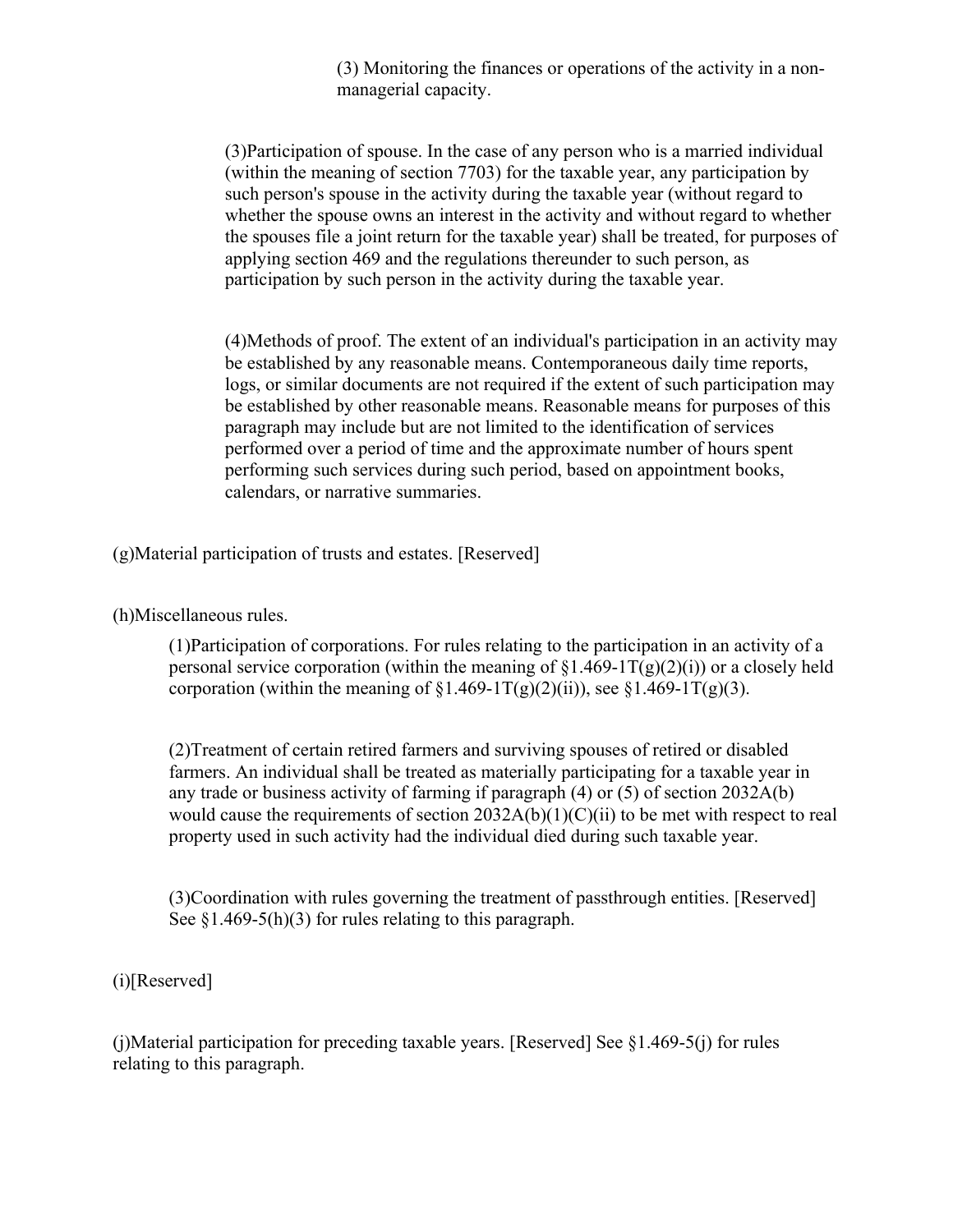(k)Examples. The following examples illustrate the application of this section:

Example (1). A, a calendar year individual, owns all of the stock of X, a C corporation. X is the general partner, and A is the limited partner, in P, a calendar year partnership. P has a single activity, a restaurant, which is a trade or business activity (within the meaning of  $§1.469-1T(e)(2)$ ). During the taxable year, A works for an average of 30 hours per week in connection with P's restaurant activity. Under paragraphs  $(a)(1)$  and  $(e)(2)$  of this section, A is treated as materially participating in the activity for the taxable year because A participates in the restaurant activity during such year for more than 500 hours. In addition, under  $\S1.469 - 1T(g)(3)(i)$ , A's participation will cause X to be treated as materially participating in the restaurant activity.

Example (2). The facts are the same as in example (1), except that the partnership agreement provides that P's restaurant activity is to be managed by X, and A's work in the activity is performed pursuant to an employment contract between A and X. Under paragraph  $(f)(1)$  of this section, work done by A in connection with the activity in any capacity is treated as participation in the activity by A. Accordingly, the conclusion is the same as in example (1). The conclusion would be the same if A owned no stock in X at any time, although in that case A's participation would not be taken into account in determining whether X materially participates in the restaurant activity.

Example (3). B, an individual, is employed full-time as a carpenter. B also owns an interest in a partnership which is engaged in a van conversion activity, which is a trade or business activity (within the meaning of  $\S1.469-1T(e)(2)$ ). B and C, the other partner, are the only participants in the activity for the taxable year. The activity is conducted entirely on Saturdays. Each Saturday throughout the taxable year, B and C work for eight hours in the activity. Although B does not participate in the activity for more than 500 hours during the taxable year, under paragraph (a)(3) of this section, B is treated for such year as materially participating in the activity because B participates in the activity for more than 100 hours during the taxable year, and B's participation in the activity for such year is not less than the participation of any other person in the activity for such year.

Example (4). C, an individual, is employed full-time as an accountant. C also owns interests in a restaurant and a shoe store. The restaurant and shoe store are trade or business activities (within the meaning of  $\S1.469-1T(e)(2)$ ) that are treated as separate activities under the rules to be contained in §1.469-4T. Each activity has several full-time employees. During the taxable year, C works in the restaurant activity for 400 hours and in the shoe store activity for 150 hours. Under paragraph (c) of this section, both the restaurant and shoe store activities are significant participation activities of C for the taxable year. Accordingly, since C's aggregate participation in the restaurant and shoe store activities during the taxable year exceeds 500 hours, C is treated under paragraph (a)(4) of this section as materially participating in both activities.

Example (5). [Reserved] See  $\S1.469-5(k)$  Example 5 for this example.

Example (6). The facts are the same as in example (5), except that D does not acquire any stock in the S corporation until 1994. Under paragraph (f)(1) of this section, D is not treated as participating in the activity for any taxable year prior to 1994 because D does not own an interest in the activity for any such taxable year. Accordingly, D materially participates in the activity for only one taxable year prior to 1995, and D is not treated under paragraph (a)(5) of this section as materially participating in the activity for 1995 or subsequent taxable years.